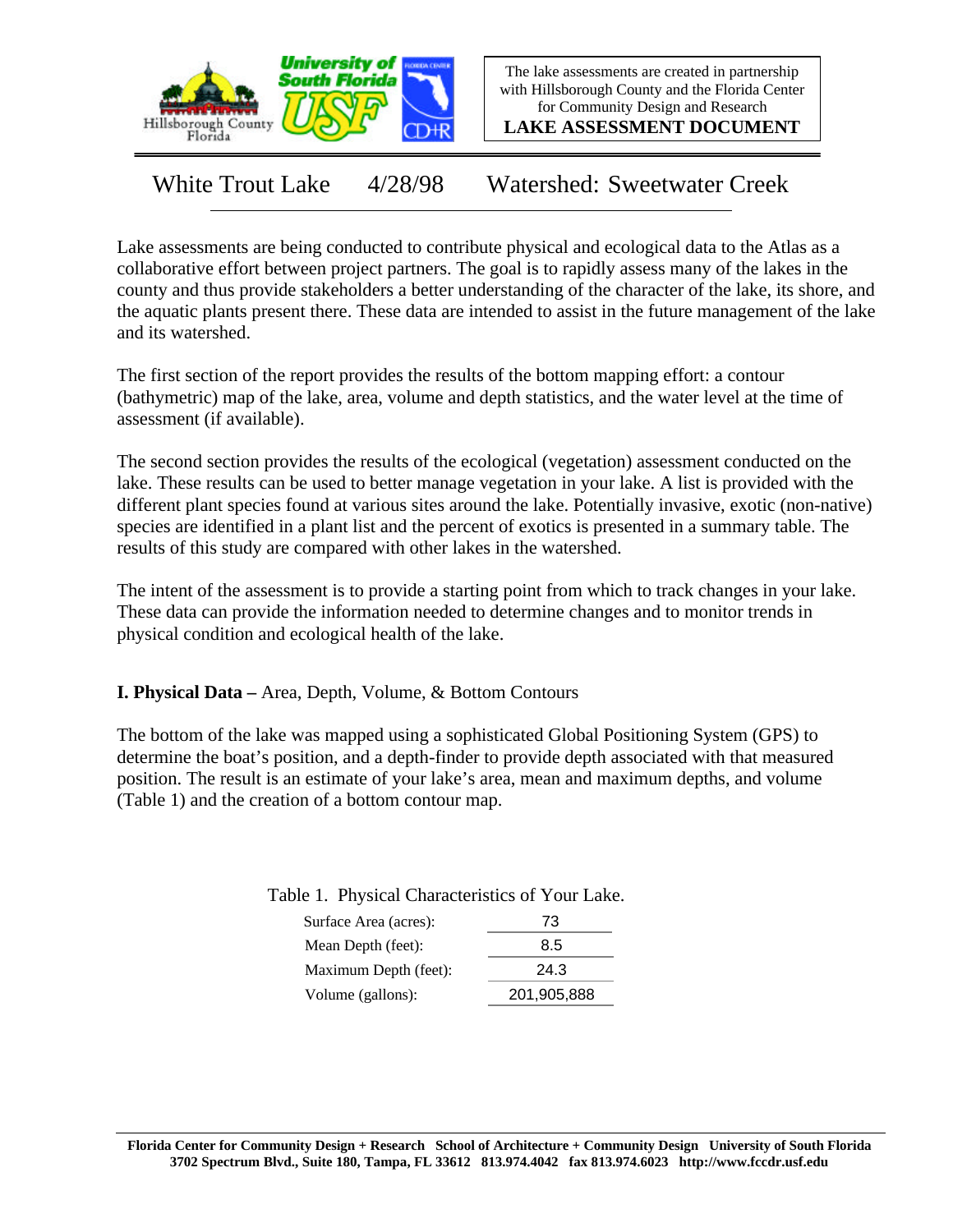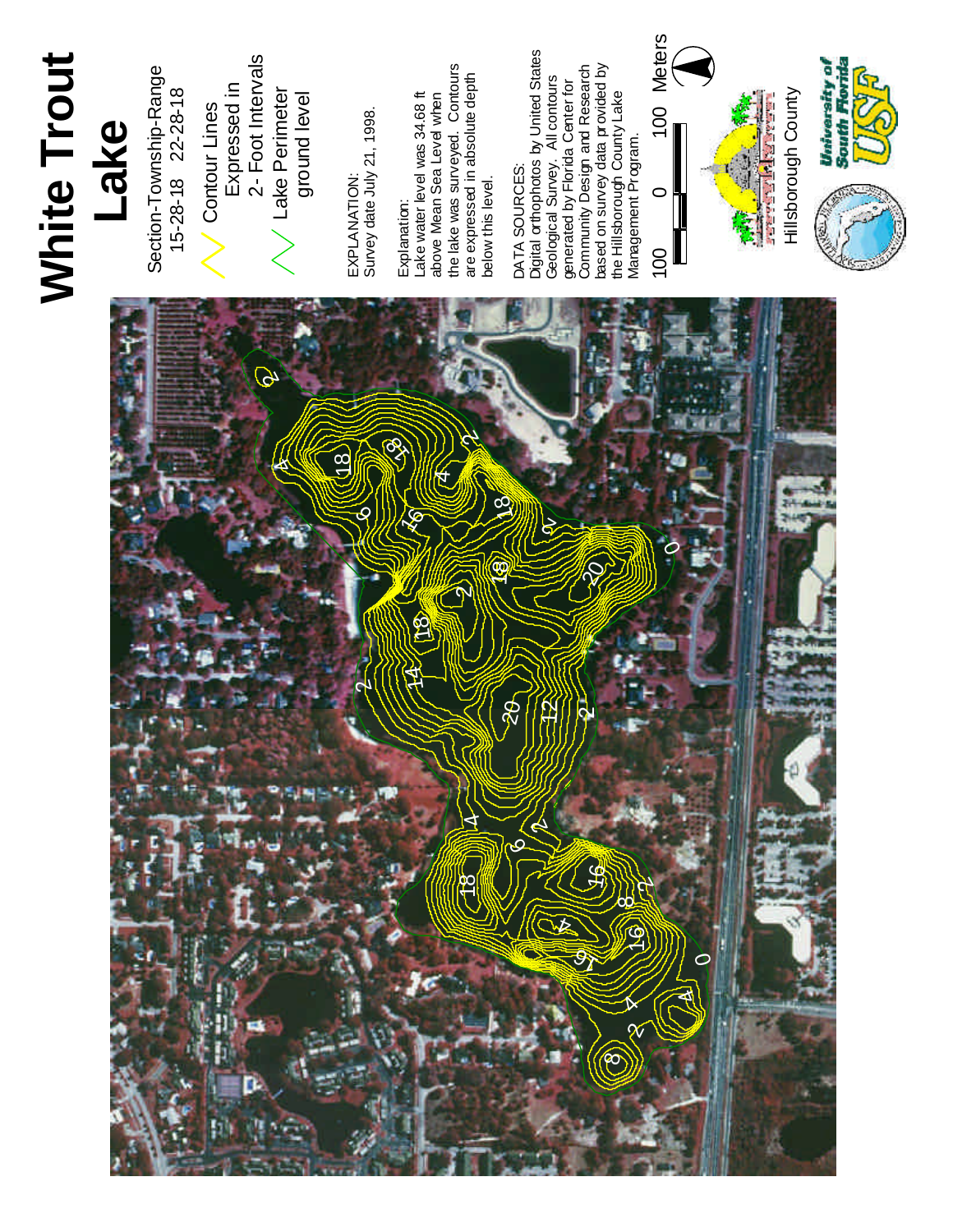

**LAKE ASSESSMENT DOCUMENT**

White Trout Lake 4/28/98 Watershed: Sweetwater Creek

## **II. Ecological Data**

Aquatic Plant Survey

Approximately equispaced sites are haphazardly mapped around the lake and the aquatic plants at each site are surveyed. The total number of species from all sites is used to approximate the total diversity of aquatic plants and the percent of invasive-exotic plants on the lake and in the watershed (Table 2). Many of these plants are considered ecologically harmful, as they tend to out-compete native species. Such "nuisance" plants can also make boating and other recreational activities difficult or impossible. The common and scientific names of plant species found on your lake are listed in Table 3.

> Table 2. Comparison of species diversity between your lake and other assessed lakes located within your watershed.

|                        |     | White Trout Lake Sweetwater Creek |  |
|------------------------|-----|-----------------------------------|--|
|                        |     | (Average)                         |  |
| Number of Taxa:        | 26  | 30                                |  |
| Percent Exotic Plants: | 15% | 15%                               |  |

Table 3. Botanical and common names of the most commonly found plants on your lake. Percent frequency (of occurence), habit (location where found), status (native or exotic), and EPPC status are provided.

| are provided.                             |                           |           |           |               |             |  |
|-------------------------------------------|---------------------------|-----------|-----------|---------------|-------------|--|
| Common Name                               | <b>Plant Species</b>      | Frequency | Habit     | <b>Status</b> | <b>EPPC</b> |  |
| Tapegrass                                 | Vallisneria americana     | 100%      | Submersed | Native        | NL.         |  |
| Hydrilla, waterthyme                      | Hydrilla verticillata     | 80%       | Submersed | Exotic        |             |  |
| Cattails                                  | Typha spp.                | 70%       | Emergent  | Native        | NL.         |  |
| Pond Weed                                 | Potamogeton spp.          | 60%       | Submersed | Unknown       | NL.         |  |
| Hairy Umbrellasedge, Lake-Rush, Umbrella  | Fuirena squarrosa         | 50%       | Emergent  | Native        | NL          |  |
| American White Water Lily, Fragrant Water | Nymphaea odorata          | 50%       | Floating  | Native        | NL.         |  |
| Water Primroses, Primrosewillow           | Ludwigia spp.             | 40%       | Emergent  | Unknown       | NL.         |  |
| Punk Tree, Melaleuca                      | Melaleuca quinquenervia   | 40%       | Emergent  | Exotic        |             |  |
| Pickerel Weed                             | Pontederia cordata        | 40%       | Emergent  | Native        | <b>NL</b>   |  |
| Southern Red Maple                        | Acer rubrum var. trilobum | 30%       | Emergent  | Native        | NL.         |  |
| Southern Waternymph                       | Najas guadelupensis       | 20%       | Submersed | Native        | <b>NL</b>   |  |
| <b>Torpedo Grass</b>                      | Panicum repens            | 20%       | Emergent  | Exotic        |             |  |
| <b>Bladderwort</b>                        | Utricularia spp.          | 20%       | Submersed | Native        | NL.         |  |
| Golden Canna, Bandana-Of-The-Everglade    | Canna flaccida            | 10%       | Emergent  | Native        | NL.         |  |
| Sedge                                     | Cyperus spp.              | 10%       | Emergent  | Unknown       | NL.         |  |
| Baldwin's Spikerush, Roadgrass            | Eleocharis baldwinii      | 10%       | Submersed | Native        | NL          |  |

Florida Center for Community Design + Research School of Architecture + Community Design University of South Florida 3702 Spectrum Blvd., Suite 180, Tampa, FL 33612 813.974.4042 fax 813.974.6023 http://www.fccdr.usf.edu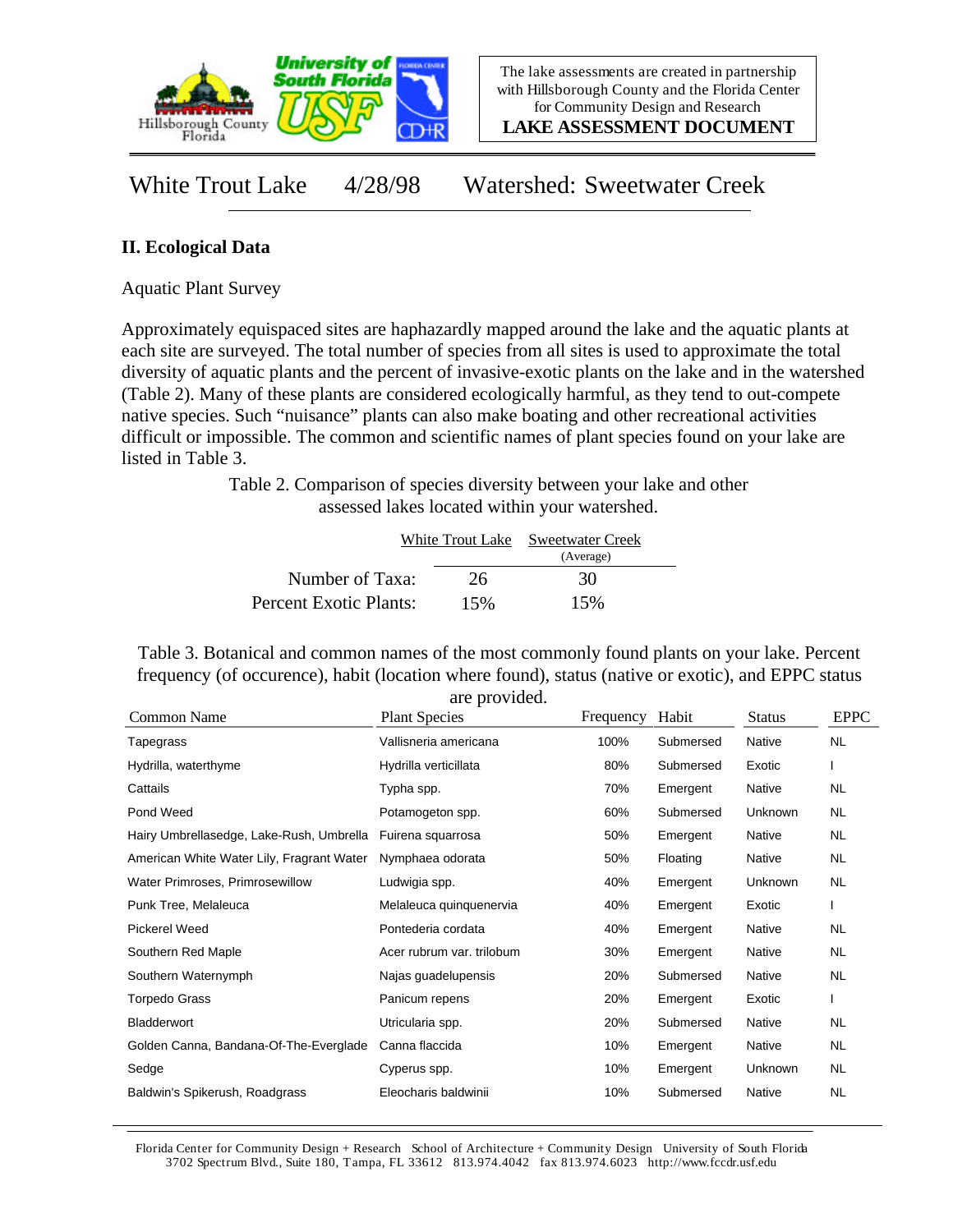White Trout Lake 4/28/98 Watershed: Sweetwater Creek

| Manyflower Marshpennywort, Water Penny | Hydrocotyl umbellata     | 10% | Emergent  | Native        | NL.       |
|----------------------------------------|--------------------------|-----|-----------|---------------|-----------|
| <b>Climbing Hempvine</b>               | Mikania scandens         | 10% | Emergent  | Native        | NL        |
| Wax Myrtle                             | Myrica cerifera          | 10% | Emergent  | Native        | NL.       |
| Spatterdock, Yellow Pondlily           | Nuphar lutea var. advena | 10% | Floating  | <b>Native</b> | NL        |
| Pond Weed                              | Potamogeton illinoensis  | 10% | Submersed | Native        | NL        |
| Laurel Oak; Diamond Oak                | Quercus laurifolia       | 10% | Emergent  | Native        | <b>NL</b> |
| Wapato, Common Arrowhead, Duck Potato  | Sagittaria latifolia     | 10% | Emergent  | Native        | NL        |
| Willow                                 | Salix spp.               | 10% | Emergent  | Native        | <b>NL</b> |
| <b>Brazilian Pepper</b>                | Schinus terebinthifolius | 10% | Emergent  | Exotic        |           |
| Cypress                                | Taxodium spp.            | 10% | Emergent  | Native        | NL        |

Florida Center for Community Design + Research School of Architecture + Community Design University of South Florida 3702 Spectrum Blvd., Suite 180, Tampa, FL 33612 813.974.4042 fax 813.974.6023 http://www.fccdr.usf.edu